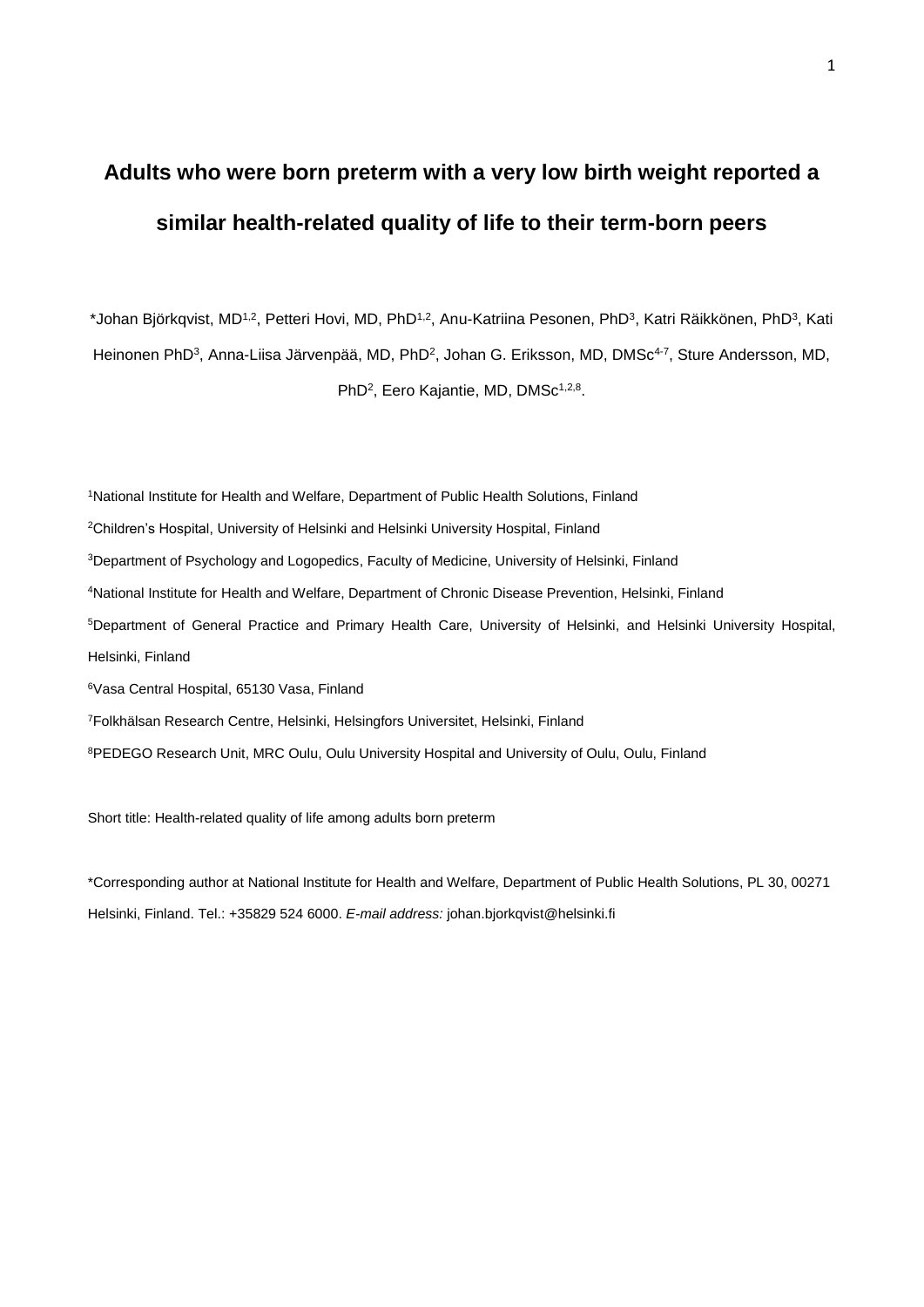Approximately 1% of European infants are born preterm with a very low birth weight (VLBW) of less than 1,500g and the first babies born at the threshold of viability who received modern neonatal intensive care are now adults. While most live healthy lives, average VLBW adults tend to have more neurodevelopmental disabilities, lower educational achievement and higher rates of chronic conditions (1). Health-related quality of life (HRQoL) is defined as a construct of physical, mental and social wellbeing. Previous studies have suggested that differences and changes in quality of life and HRQoL between preterm and term groups are small, are not necessarily observed by self-reports and diminish over time (2,3). However, four longitudinal studies from 2015 and 2016 (4-7) challenged this view by showing constantly lower levels of HRQoL in adults born very or extremely preterm, before 32 weeks or 28 weeks of gestation, respectively, or with an extremely low birth weight of less than 1,000g. This even applied to adults who were not impaired (4,6). Although many of the outcomes of preterm birth differ by sex (8) or intrauterine growth (9), few studies have assessed whether those two factors also have an impact on HRQoL and that was the aim of our study. We assessed differences in overall HRQoL and in a 15-dimensional profile between adults born preterm and those born at term.

The Helsinki Study of Very Low Birth Weight Adults is a birth cohort of all 335 VLBW infants born in 1978-1985, who were treated at the only neonatal intensive care unit in Uusimaa, Finland. The controls are term-born infants who were not small for gestational age (SGA) and were groupmatched for sex, age and birth hospital. SGA status served as proxy for intrauterine growth restriction and was defined as a birth weight of less than -2 standard deviations (SD) for sex and age, as opposed to appropriate for gestational age (AGA). At 18 to 27 years of age, 166 VLBW adults, 65.1% of those invited, and 172 controls, 54.8% of those invited, were clinically examined. The design and characteristics of the Helsinki Study have previously been described (10). There were 21 VLBW participants with at least one neurosensory impairment (NSI): 14 had cerebral palsy, five had a developmental disorder and five had a severe visual impairment. 15D, which is a generic 15-dimensional, self-administered instrument that measures HRQoL (www.15d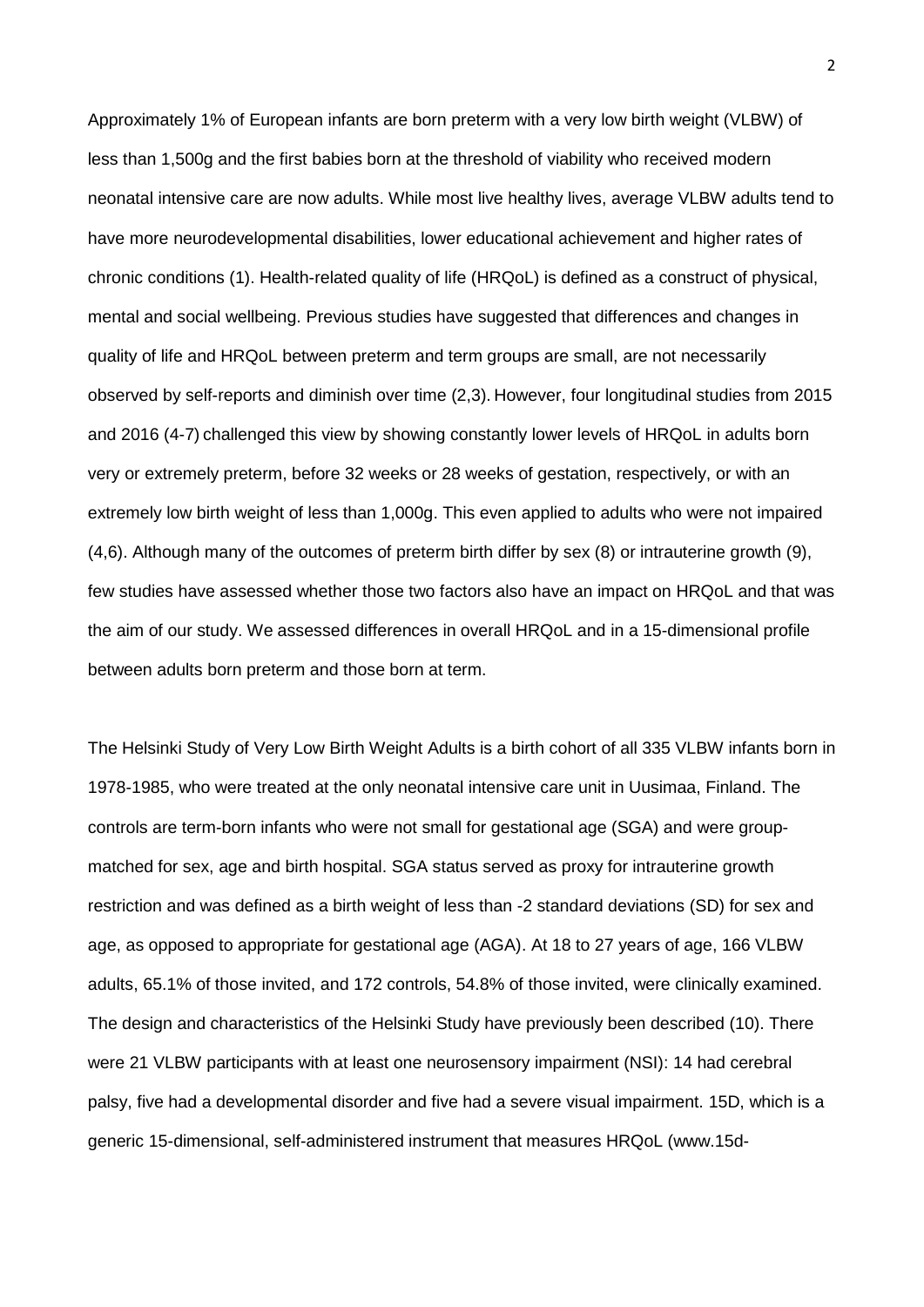instrument.net) was completed by 336/338 members of the cohort: 110 born AGA VLBW, 54 born SGA VLBW and 172 term-born controls.

Participants estimated their performance by scoring 15 health areas on an ordinal level of 1-5, for example one for normal hearing and five for total deafness (11). The dimensions and valuations of the questionnaire were developed with feedback from healthcare staff and patients (11). Up to three missing answers can be predicted using Sintonen's algorithm and this happened in three cases for one missing answer. One participant had four missing answers, so her score could not be calculated, leaving us with 335 questionnaires for the analysis. The 1-5 levels were transformed into 0.000-1.000 values to generate a 15-dimensional profile and then, with the use of preference weights, into a single aggregate 15D score, with higher values being better and lower being worse. When the 15D score is compared between groups, the minimum important difference is  $\pm 0.015$ . provided that the difference is statistically significant. This score indicates slightly better or worse, while ±0.035 indicates much better or worse (12).

We used the Mann-Whitney U test to compare the 15D scores, due to their non-normal distribution. We also used linear regression, with the rank of the 15D score as the outcome, and this was adjusted for sex, gestational age group, parental education and NSI. It was also used to assess the interaction of sex.

The Helsinki University Central Hospital Ethics Committee for Gynaecology, Obstetrics, Pediatrics and Psychiatry approved the study and all participants provided written, informed consent.

The clinical characteristics of the cohort are shown in Table S1 and Table S2 displays the central 15D comparisons. We report the 15D score and the 15-dimensional profile for the following comparisons: men and women, the whole VLBW group and controls and the AGA VLBW, SGA VLBW and control groups (Figure 1A). We also compared the three groups by sex (Figures 1B and 1C).

On average, women reported a lower 15D score than men  $(\Delta 0.034, p \le 0.001)$ . In the profile, women reported significantly lower in all areas except mobility, hearing, eating, speech, usual activities and sexual activity (data not shown).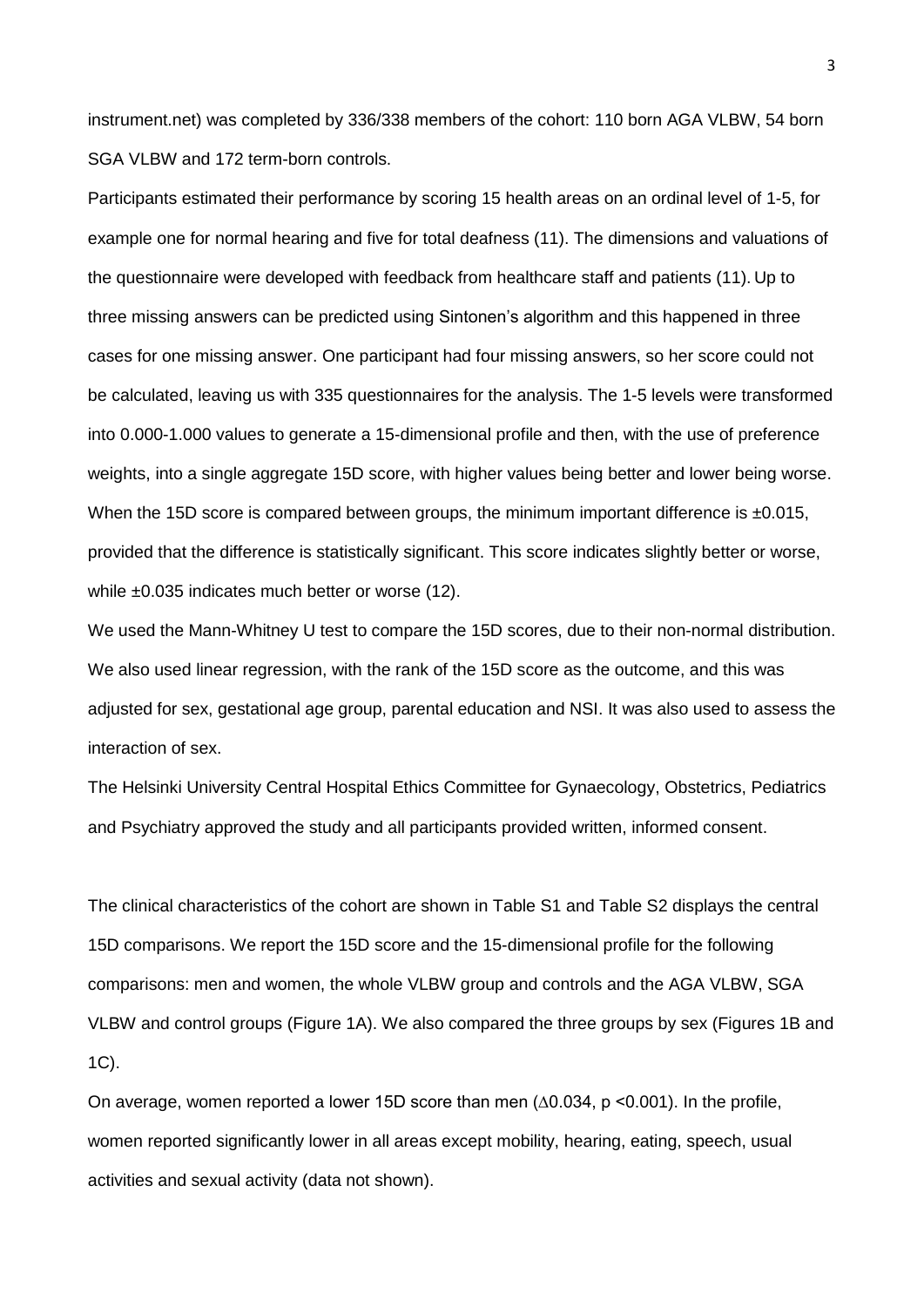There was no difference in the total 15D score between the whole VLBW group and control group  $(0.930$  versus  $0.931$ ,  $p = 0.85$ ) and no significant differences in any of the profile dimensions. The 21 NSI participants did not have a significantly lower 15D score than the control group, but they did score lower on mobility, vision, sexual activities and eating (data not shown).

Figure 1 shows the 15D scores and profiles based on relative birth weight. The SGA VLBW group reported a significantly lower 15D score than the AGA VLBW group (0.911 versus 0.939, ∆0.028, p = 0.039) (Figure 1A). The AGA VLBW group scored significantly lower on mobility and significantly higher on depression than the controls. The SGA VLBW group scored significantly lower than the controls on eating and significantly lower than the AGA VLBW group on mental functions, depression and vitality (Figure 1A).

Figures 1B and 1C show the three groups of relative birth weight by sex. There was no significant difference in the 15D score among men, but AGA VLBW men scored significantly lower on mobility and higher on speech, mental functions and depression than the control men. The SGA VLBW men did not differ significantly from either group. The AGA VLBW women had similar scores as the control women in all dimensions, while the SGA VLBW women reported a significantly lower 15D score than both the control women (0.886 versus 0.922,  $\Delta$ 0.036, p = 0.018) and the AGA VLBW women (0.886 versus 0.923, ∆0.037, p = 0.025) (Figure 1C). In the profile, the SGA VLBW women reported significantly lower scores than the other two groups on eating, mental functions and depression. Furthermore, the SGA VLBW women reported significantly lower scores than the controls on speech and lower scores than the AGA VLBW women on excretion and vitality. Our regression analysis showed that parental education and NSI were unrelated to the 15D score and adjusting for them had no effect on the results. The p values for sex interaction were 0.07 for the SGA VLBW versus control group and 0.28 for the AGA VLBW versus control group.

We found no significant differences in overall HRQoL between the whole VLBW group and controls. However, the HRQoL of the SGA VLBW group was significantly lower than the AGA VLBW group and this exceeded the minimum important difference. It seemed to be caused by two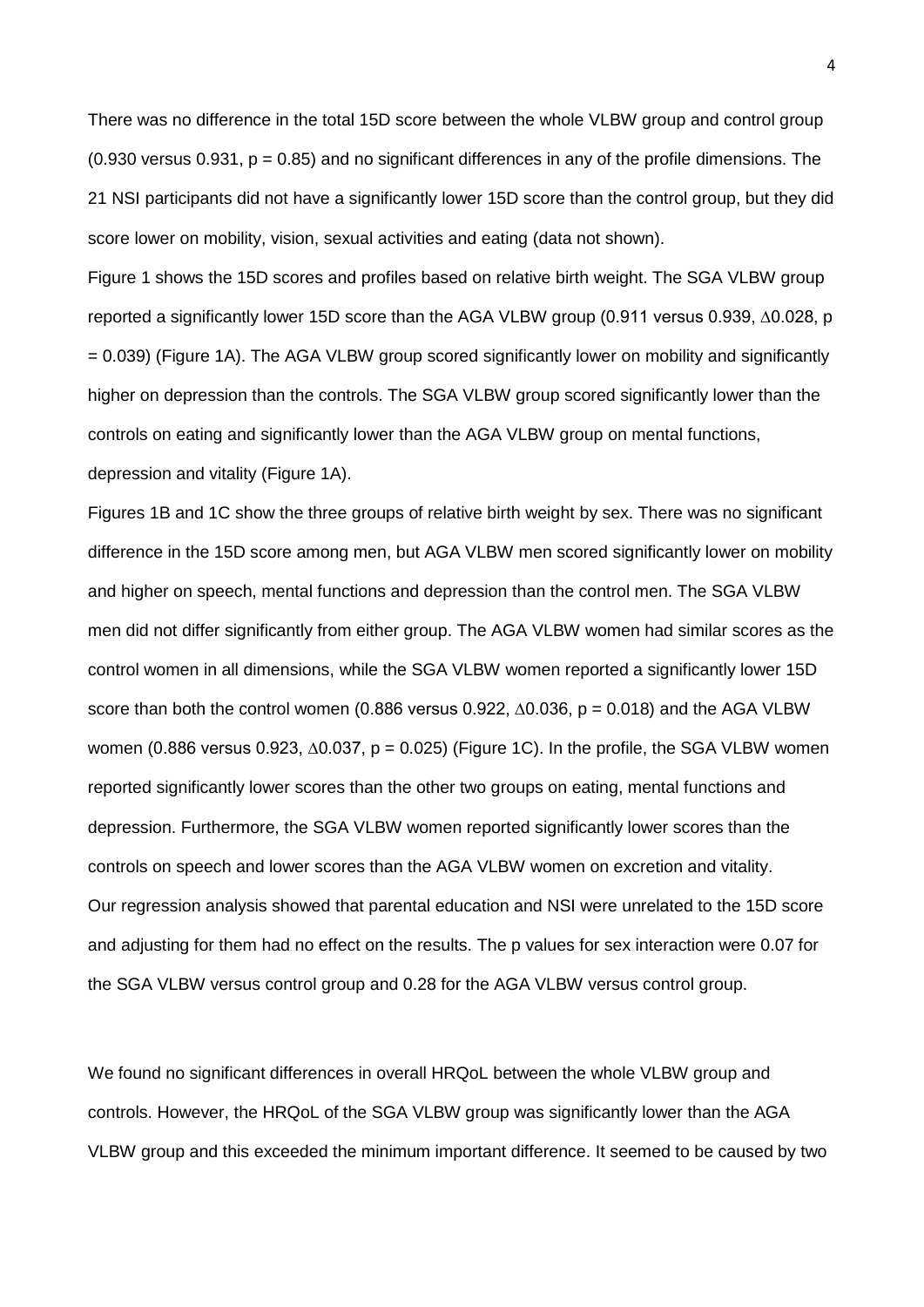trends: the significantly lower HRQoL among SGA VLBW women and AGA VLBW men reporting higher scores in several dimensions.

Our findings could partly shed light on some of the discrepancies in previous studies that compared HRQoL between adults born preterm and term-born controls. Our subgroup analysis revealed sex-related differences between the groups that were consistent with previous findings. We found that SGA VLBW women experienced poorer mental function and more depressive symptoms. More withdrawal, anxiety, depression and lower social competence has been reported among extremely preterm girls (13) and lower scores on scales for mental health, social functioning and emotional role has been found among term-born SGA participants (14). The lower mobility scores in our study were consistent with studies that have shown lower levels of physical functioning, especially among male subjects born preterm (15).

The strengths of this study were the well-described cohort of VLBW subjects and controls and the use of a feasible, reliable, valid and sensitive questionnaire (11).

We have previously discussed the limitations of the Helsinki Study of Very Low Birth Weight Adults (10). The NSI participants were unlikely to have been the cause of our main findings, because they reported lower scores that were, on the whole, different to the low scoring areas reported by the SGA women. The NSI participants were less likely to participate and this means that we may have overestimated the HRQoL in the VLBW population (11). In order to minimise the participation bias, the NSI participants were not excluded from the study. Another possible limitation in interpretation was the absence of term SGA participants. It is possible that the poorer scores among SGA VLBW women might have been a cohort-specific characteristic (9), although other studies have reported similar findings (13).While our study had adequate power to compare overall HRQoL, comparisons of individual dimensions may have included chance findings and should be treated with caution. The questionnaire had not previously been used to assess the HRQoL of subjects born preterm, so the results are not directly comparable with studies using other instruments.

It is encouraging that young adults born preterm reported similar overall HRQoL to term-born controls. Because neonatal care has evolved since the 1980s, our findings do not reveal the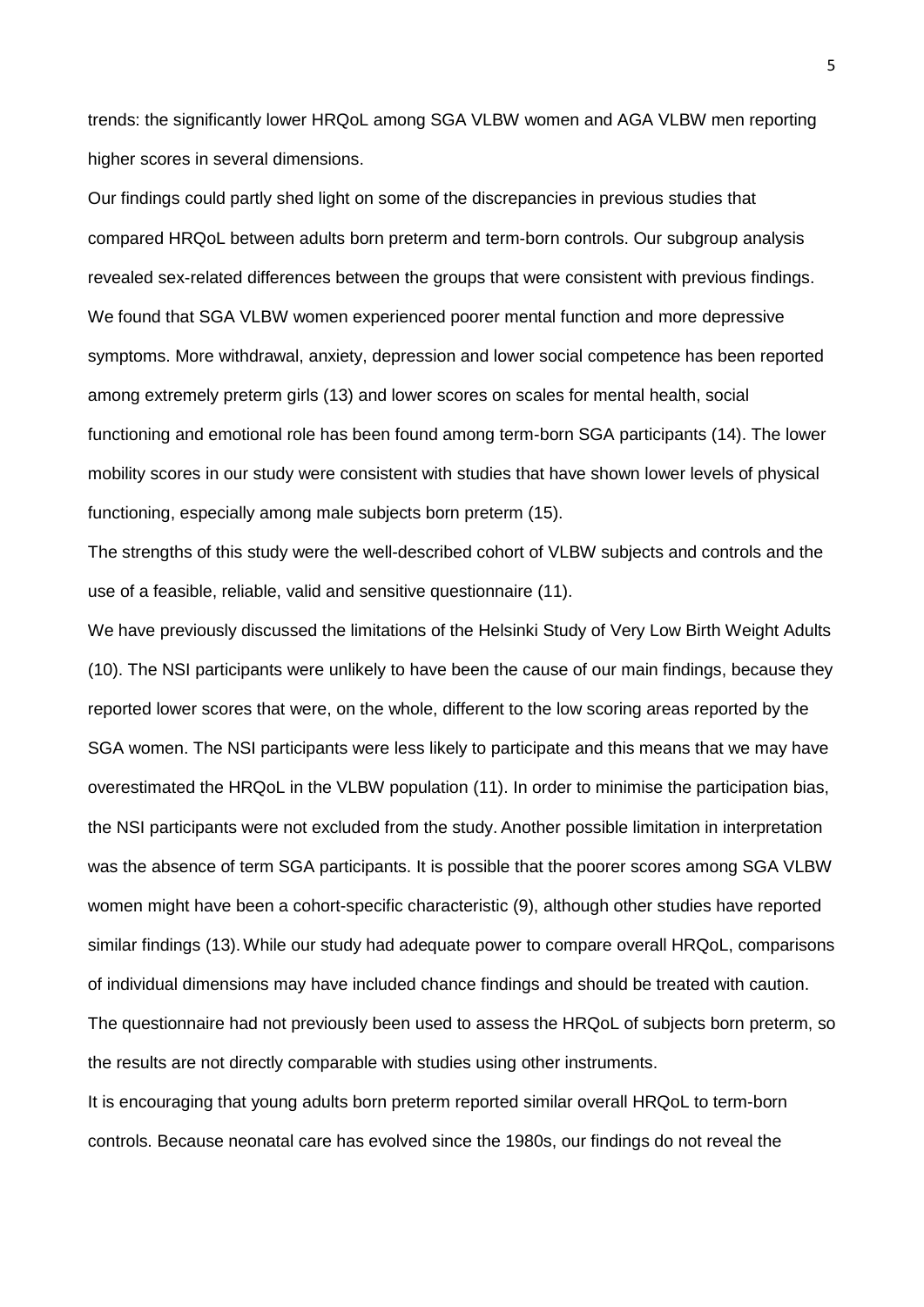effects of modern treatment on HRQoL, but they are directly relevant to VLBW survivors, now in their 30s and 40s, who already number nearly one million people, just in Europe.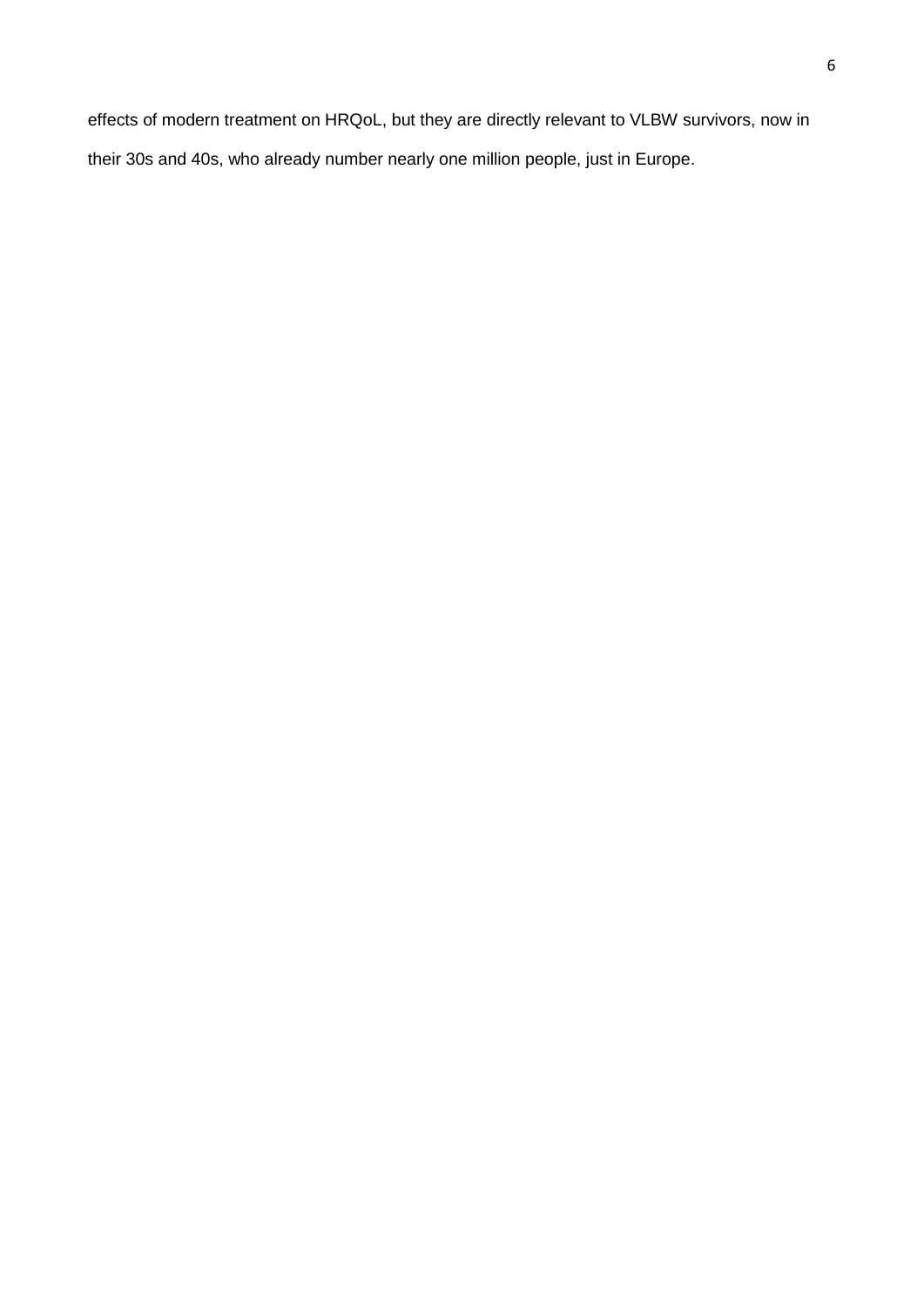#### **Finance statement**

This study was financed by: the Academy of Finland, the Finnish Foundation for Pediatric Research, the Finnish Special Governmental Subsidy for Health Sciences, the Jalmari and Rauha Ahokas Foundation, the Juho Vainio Foundation, the Novo Nordisk Foundation, the Päivikki and Sakari Sohlberg Foundation, the University of Helsinki, the Perklén Foundation, the Signe and Ane Gyllenberg Foundation, the Sigrid Juselius Foundation, the Yrjö Jahnsson Foundation, the Finnish Medical Foundation, the Emil Aaltonen Foundation and Finska Läkaresällskapet.

## **Conflicts of interests.**

The authors have no conflicts of interest to declare.

#### **Abbreviations**

HRQoL, health-related quality of life; VLBW, very low birth weight; SGA, small for gestational age; AGA, appropriate for gestational age; NSI, neurosensory impairment.

### **References**

1. Raju TNK, Buist AS, Blaisdell CJ, Moxey-Mims M, Saigal S. Adults born preterm: a review of general health and system-specific outcomes. *Acta Paediatr* 2017; 106: 1409-1437.

2. Zwicker JG, Harris SR. Quality of life of formerly preterm and very low birth weight infants from preschool age to adulthood: a systematic review. *Pediatrics* 2008; 121: e366–76.

3. van Lunenburg A, van der Pal SM, van Dommelen P, van der Pal – de Bruin KM, Bennebroek Gravenhorst J, Verrips GHW. Changes in quality of life into adulthood after very preterm birth and/or very low birth weight in the Netherlands. *Health Qual Life Outcomes* 2013; 11: 51.

4. Båtsvik B, Vederhus BJ, Halvorsen T, Wentzel-Larsen T, Graue M, Markestad T. Health-related quality of life may deteriorate from adolescence to young adulthood after extremely preterm birth. *Acta Paediatr* 2015; 104: 948-55.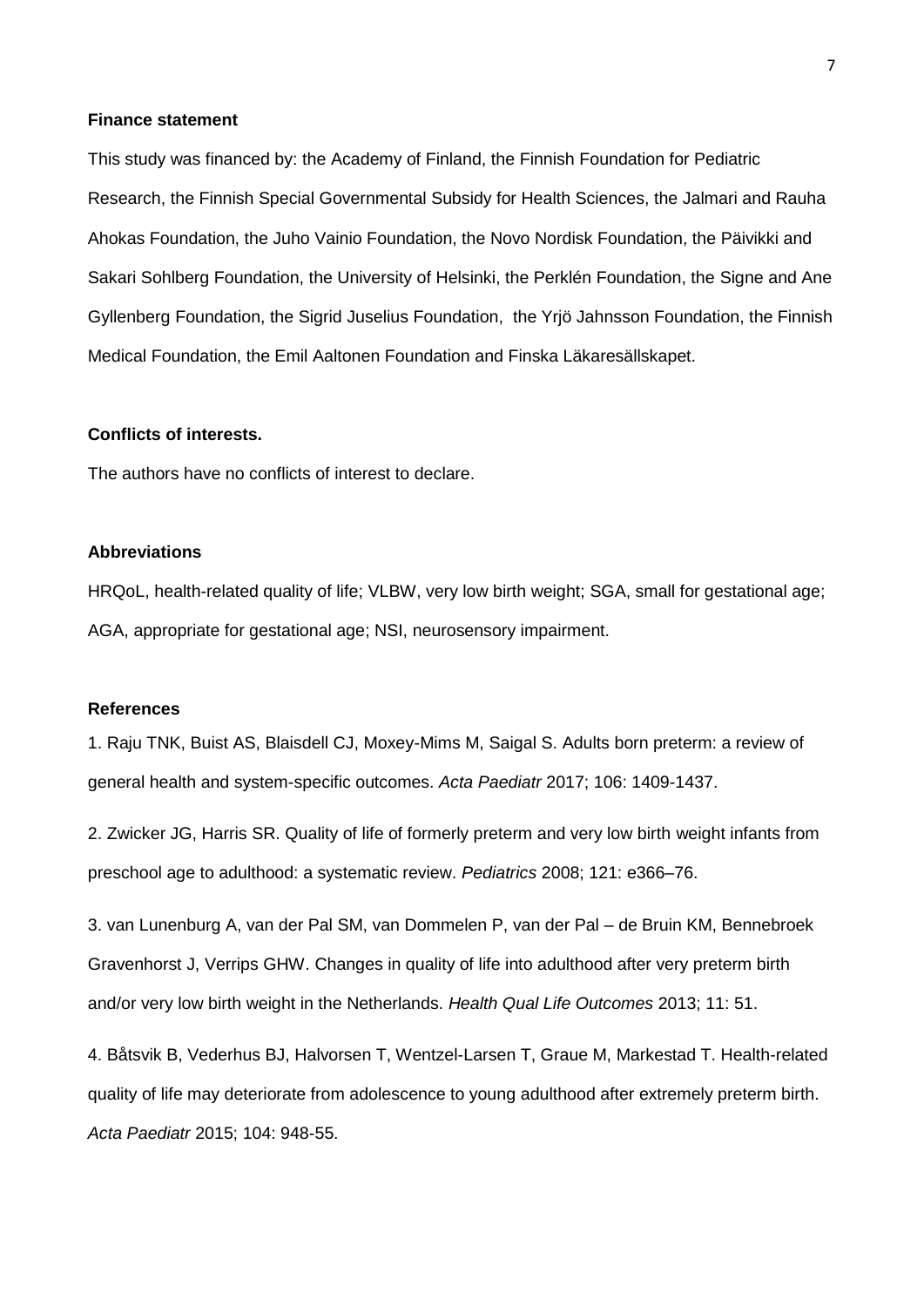5. Baumann N, Bartmann P, Wolke D. Health-related quality of life into adulthood after very preterm birth. *Pediatrics* 2016; 137: e20153148.

6. Saigal S, Ferro MA, van Lieshout RJ, Schmidt LA, Morrison KM, Boyle MH. Health-related quality of life trajectories of extremely low birth weight survivors into adulthood. *J Pediatr* 2016; 179: 68-73.

7. Husby IM, Stray KM, Olsen A, Lydersen S, Indredavik MS, Brubakk AM et al. Long-term followup of mental health, health-related quality of life and associations with motor skills in young adults born preterm with very low birth weight. *Health Qual Life Outcomes* 2016; 14: 56.

8. Hovi P, Vohr B, Ment LR, Doyle LW, McGarvey L, Morrison KM et al. Blood pressure in young adults born at very low birth weight: Adults born Preterm International Collaboration. *Hypertension* 2016; 68: 880-7.

9. Räikkönen K, Pesonen AK, Heinonen K, Kajantie E, Hovi P, Järvenpää AL et al. Depression in young adults with very low birth weight: the Helsinki study of very low-birth-weight adults. *Arch Gen Psychiatry* 2008; 65: 290-6.

10. Hovi P, Andersson S, Eriksson JG, Järvenpää A, Strang-Karlsson S, Mäkitie O et al. Glucose Regulation in Young Adults with Very Low Birth Weight. *N Engl J Med* 2007; 356: 2053-63.

11. Sintonen H. The 15D instrument of health-related quality of life: properties and applications. *Ann Med* 2001; 33: 328–36.

12. Alanne S, Roine RP, Räsänen P, Vainiola T, Sintonen H. Estimating the minimum important change in the 15D scores. *Qual Life Res* 2015; 24: 599-606.

13. Vederhus BJ, Eide GE, Natvig GK, Markestad T, Graue M, Halvorsen T. Health-related quality of life and emotional and behavioral difficulties after extreme preterm birth: developmental trajectories. *PeerJ* 2015; Jan 20; 3: e738.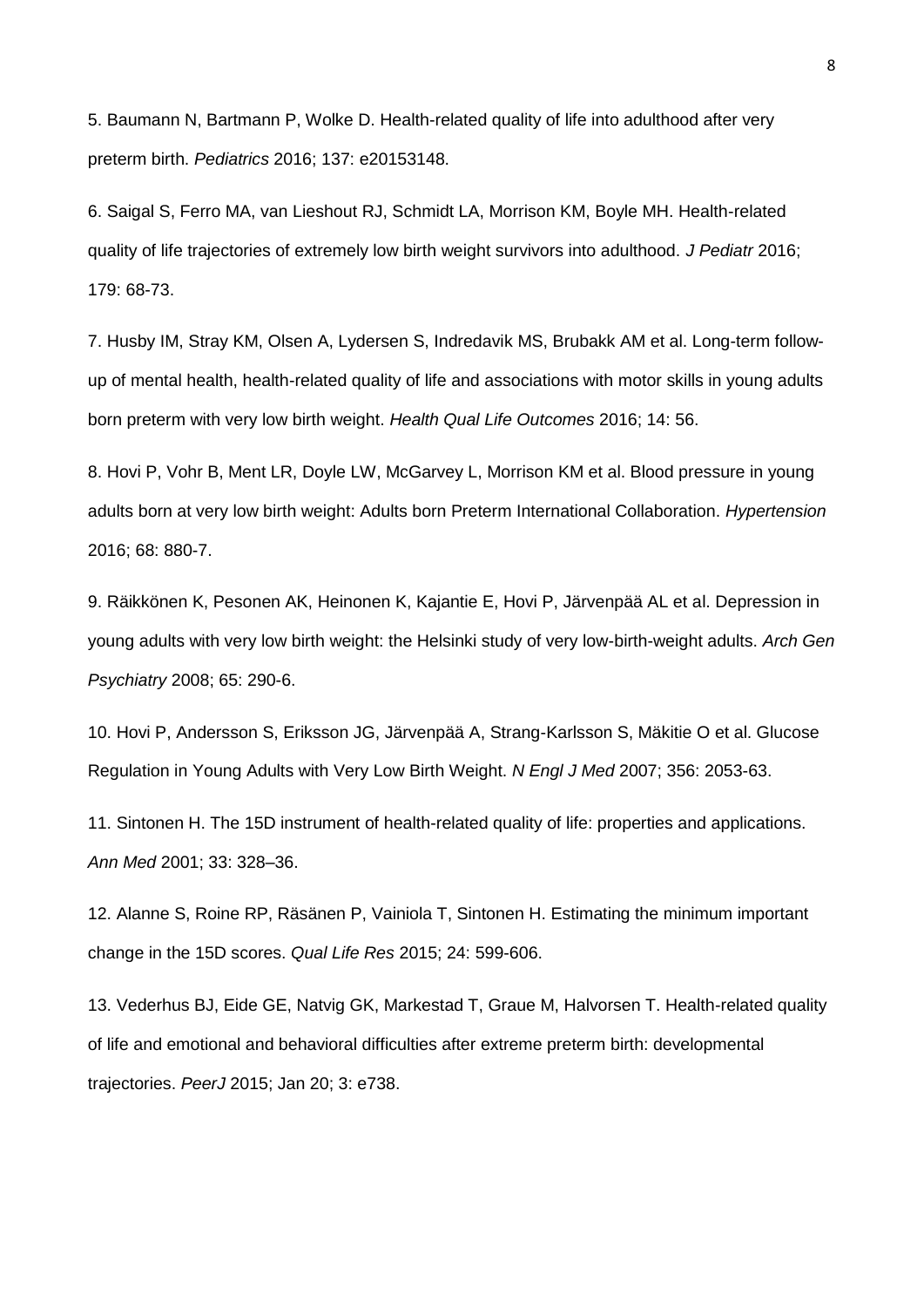14. Lund LK, Vik T, Lydersen S, Løhaugen GC, Skranes J, Brubakk AM et al. Mental health, quality of life and social relations in young adults born with low birth weight. *Health Qual Life Outcomes* 2012; 10: 146.

15. Baumgardt M, Bucher HU, Mieth RA, Fauchère JC. Health-related quality of life of former very preterm infants in adulthood. *Acta Paediatr* 2012; 101: 59-63.

**Table S1** Characteristics of the control group, VLBW group and VLBW subgroups. **Table S2** Mean values and comparisons of subgroups.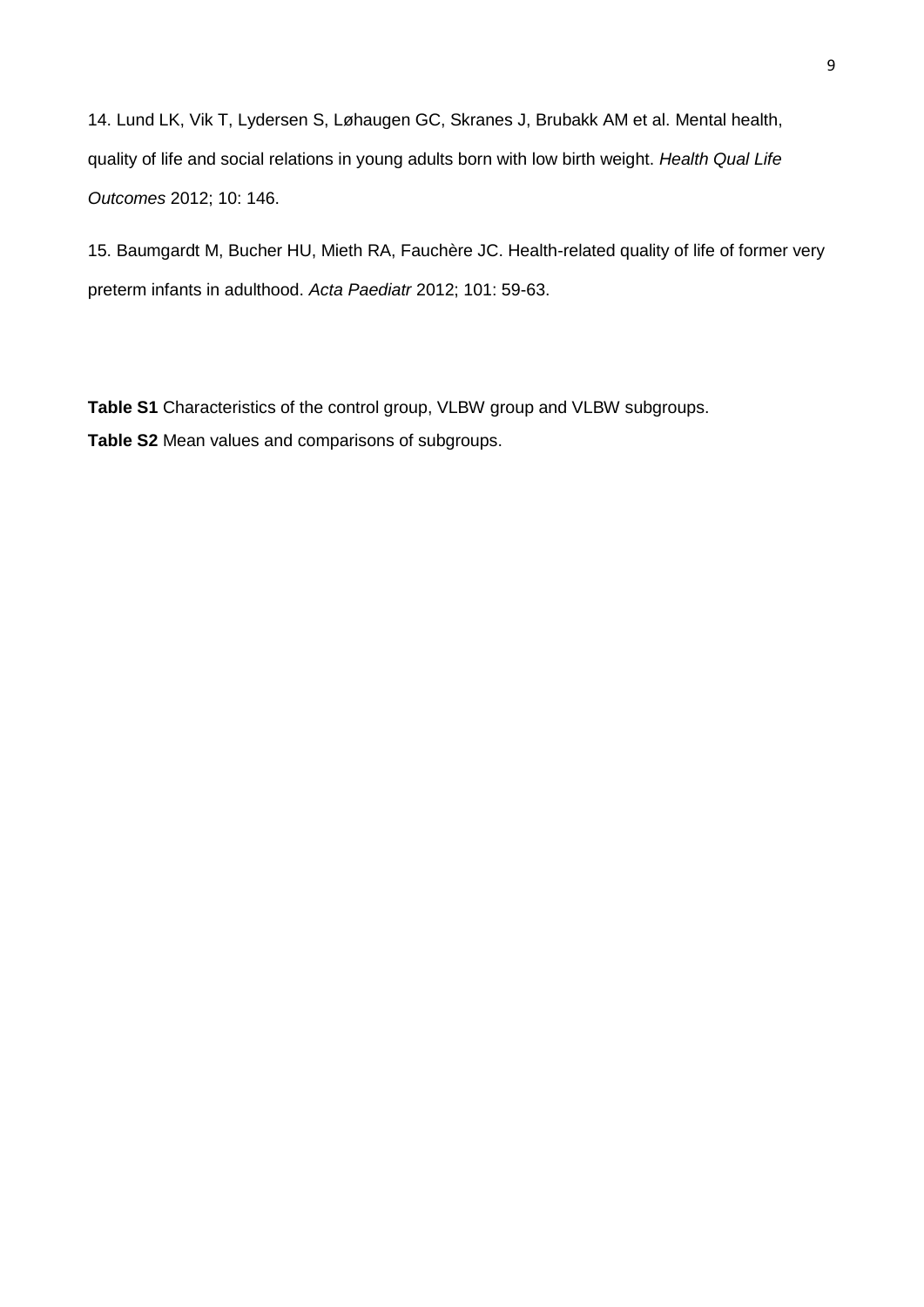Legend for Figure 1.



Figure 1. 15D score and profiles in young adulthood of controls, AGA VLBW and SGA VLBW. Figure 1A, all participants: controls  $n = 172$ , AGA VLBW  $n = 109$ , SGA VLBW  $n = 54$ . Figure 1B, men: controls  $n = 69$ , AGA VLBW  $n = 48$ , SGA VLBW  $n = 22$ . Figure 1C, women: controls  $n = 103$ , AGA VLBW  $n = 61$ , SGA VLBW  $n = 32$ . AGA = appropriate for gestational age, SGA = small for gestational age, VLBW = very low birth weight. One missing answer was replaced for three participants. The 15D score could not be calculated for one participant in the AGA VLBW group who had four missing answers.

Brief description of the 15 dimensions according to best answer:

Mobility - walking without aid. Vision - normal reading or watching tv. Hearing - normal hearing. Breathing - no shortness of breath or other breathing difficulty. Sleeping - no problems with sleeping. Eating - ability to eat independently. Speech - ability to speak clearly, audibly, and fluently. Excretion - bladder and bowel works without problems. Usual activities - ability to perform usual activities without difficulty. Mental functions - clear thinking and function of memory. Discomfort - no pain, ache, nausea, itching etc. Depression – no feelings of sadness, melancholia, or depression. Distress - no feelings of anxiousness, stress, or nervousness. Vitality - feeling of health and energy. Sexual activity - health does not have impact on sexual activity.